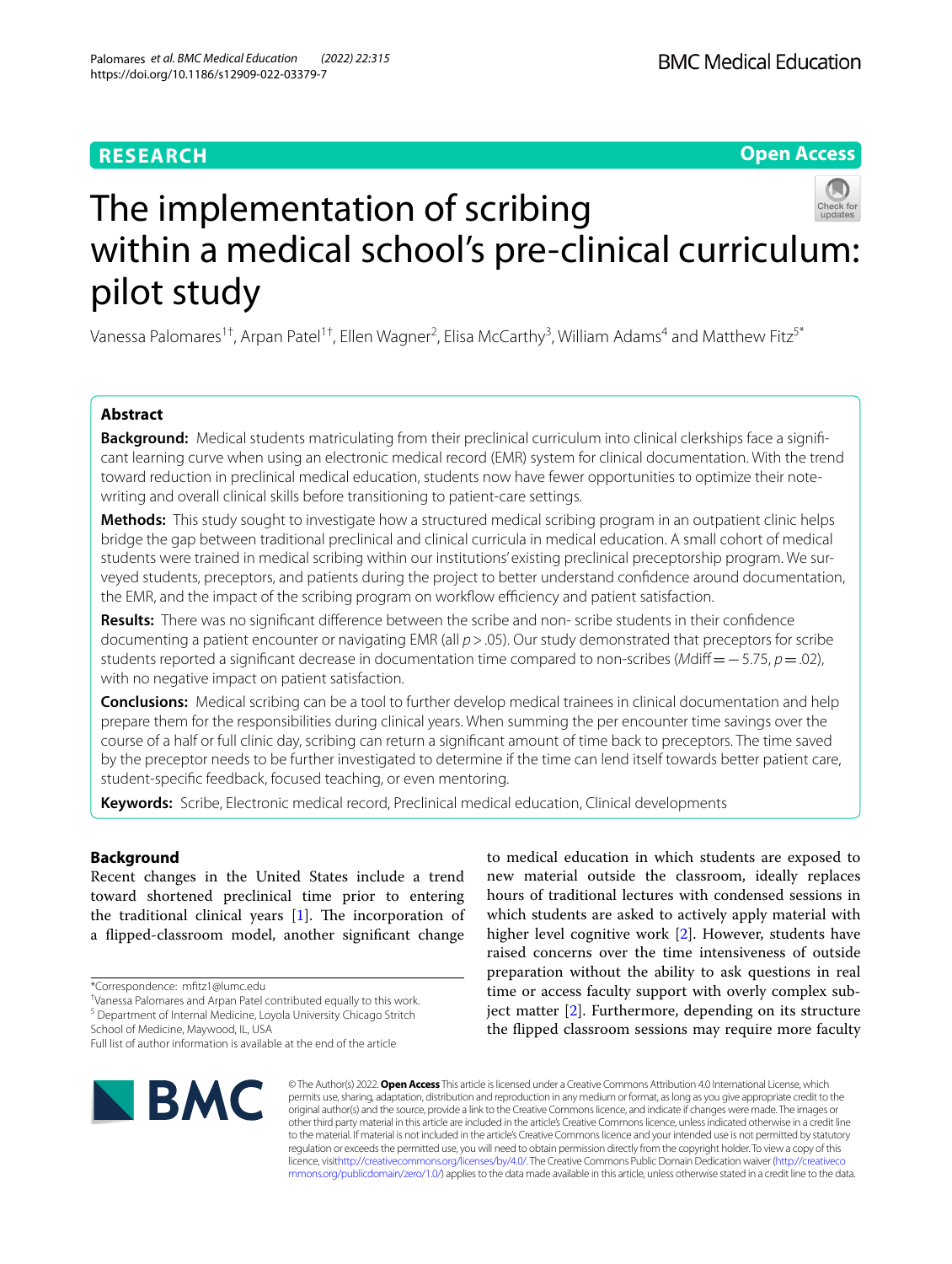resources for small group learning and can be negatively impacted by inadequate levels of students' preparedness [[2\]](#page-6-1). A now growing student population with a truncated preclinical time and less in-person didactic education faces a steep learning curve entering clinical years, balancing responsibilities to patient care alongside sufficient clinical documentation.

The implementation of scribing in medical education may address the clinical documentation learning by allowing the scribe to actively participate by charting the physician-patient encounter instead of passively listening. The traditional role of medical scribes includes observing and documenting medical encounters in realtime. Prior to initiating their work, scribes are trained in medical record navigation, documentation techniques, and medical terminology.

Numerous studies show scribes improving patient experience and satisfaction, clinical satisfaction, and increasing productivity  $[3-5]$  $[3-5]$ . This productivity is realized as decreased documentation time and increased work productivity as measured by clinical revenue [\[4,](#page-6-4) [6](#page-6-5), [7\]](#page-6-6). Scribes in the emergency department as well as medical students in their clinical years have stated scribing is an overall positive experience that enhances engagement, physician feedback, and fosters a more team-based culture [\[5](#page-6-3), [8](#page-6-7)]. Furthermore third- and fourth-year medical students functioning as scribes had greater teaching focus, contributions to a teamwork culture, and service as an EHR resource  $[8]$  $[8]$ . Scribes who were applying to medical school reported that they learned medical terminology, observed communication between the doctor and patient, and understood the practice of medicine in a clinical setting [\[9](#page-6-8)]. Given the clinical training as well as intensive exposure to medical decision making involved, it is easy to envision how former scribes may have an advantage compared to peers in terms of navigating the medical system. All of the reported literature analyzed the impact on third- and fourth-year medical students or individuals prior to medical school. There is little investigation on preclinical (i.e., M1 or M2) incorporation of scribing in medical education. To our knowledge, no studies have addressed the utility of medical scribing as a modality to prepare preclinical students for clinical clerkships.

This study incorporated medical scribing as an adjunct to our institution's current preclinical preceptorship program. As in the current mentor-mentee relationship, students witnessed physician-patient interactions and actively participated in SOAP (Subjective, Objective, Assessment, and Plan) note creation and documentation in the electronic medical record (EMR) as a medical scribe. What had been passive observation was replaced with active learning to prepare students for independent EMR documentation in the clinical years. Scribes navigated the electronic medical record, typed new medical

terminology, and clarifed any emerging questions during the encounter, which is an experience missing by the medical student who is passively observing traditional encounter(s).

The primary aim of this study was to assess student confdence in documentation and clinical skills over time through the use of active scribing activities while also investigating the impact of scribing in medical education on clinical workflow and efficiency. We hypothesized that incorporation of scribing experience into the preclinical curriculum would achieve the following aims: (1) increase student confdence in clinical documentation skills, (2) improve student confdence in navigating the EMR platform, (3) decrease supervising physician documentation time, (4) increase the amount of patient facetime for supervising physicians, and (5) maintain or improve upon current patient satisfaction.

## **Methods**

This prospective randomized observational trial was approved by the Loyola University Chicago Stritch School of Medicine Institutional Review Board (IRB). All subjects involved in the study signed an IRB approved informed consent form, documenting their willingness to participate in the study. Both participants and evaluators performed this study unblinded. Members of the Loyola University Chicago Stritch School of Medicine Class of 2021 (2nd year medical students) enrolled in the trial. The class included approximately 160 individuals who were invited via email by the senior author (MF) to participate in this study at the beginning of the 2018 academic year. Exclusion criteria was limited to poor academic standing. The study team randomly sorted included students into one of two groups: a control group (non-scribe) or an experimental (scribe) group. The projected endpoint of this prospective feasibility study was the conclusion of one academic year.

All participants had the same outpatient clinic assignment for their preceptorship. Each preceptor was a resident physician who was traditionally paired with two second-year medical students. The non-scribe group participated in the standard second-year preceptorship, which comprises fve independent patient encounters throughout one academic year. During a patient encounter, students entered a patient room to obtain a history and perform a brief physical exam. After initial feedback on their patient presentation, the student returned to the room with their preceptor and shadowed as the preceptor conducted their own independent evaluation of the patient. Students ultimately documented the patient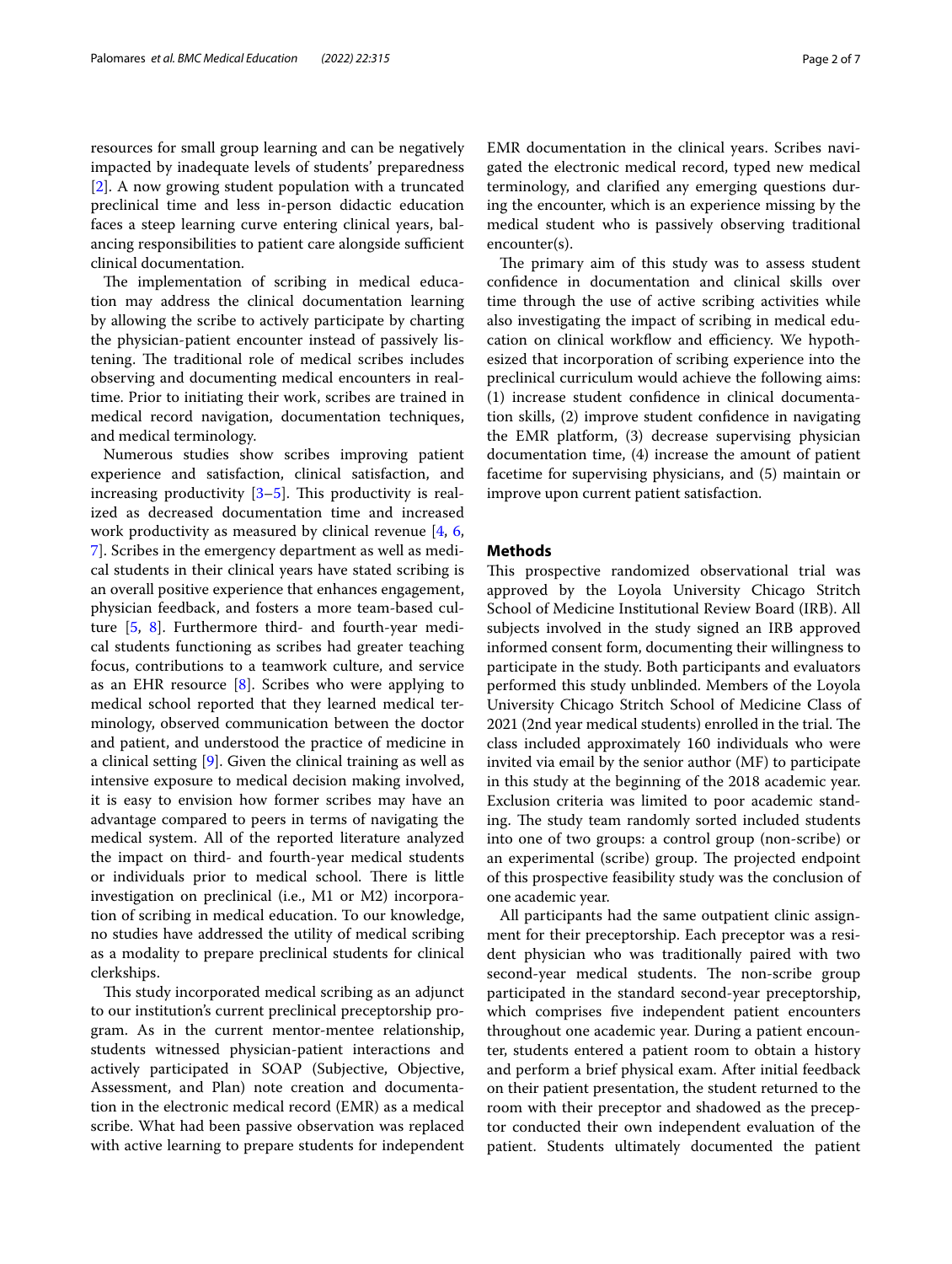encounter on a word processing document and returned with a printed hard copy for review at a later date.

Prior to the start of the study, co-author (VP) provided training materials and sessions for the participants assigned to the scribe group. The training period consisted of three hours of self-directed online learning via powerpoint slides and handouts developed by the co-author (VP) who has had three years of scribing experience and has held positions as a scribe trainer, scribe quality assurance specialist, and chief scribe. The powerpoint slides included an introduction to their role as a scribe and responsibility of creating a medico-legal document for the patient encounter for which they would receive immediate feedback. In addition, VP provided handouts on step-by-step instructions on how to create a note in the EMR, copy or edit smart phrases, and appropriately abbreviate common medical terms. Altogether, the training program exposed the medical student to 4h of instruction divided between powerpoint slides, handouts and optional in-person sessions for any clarifcations.

Throughout the trial, the study groups participated in fve patient encounters, procuring a history and performing a brief physical exam. Only upon returning to the room does the non-scribe and scribe encounter differ. While non-scribe students observed (shadowed) the encounter, scribe students documented the encounter in the EMR while the preceptor interviewed the patient. On the same day of the patient visit, the preceptor reviewed the note and provided feedback to the scribe student. For the experience to be a true learning experience, preceptors discussed clinical aspects of the patient encounter, accuracy of their documentation, organization of information within the EMR, and teaching points surrounding clinical decision-making skills with students (both scribe and non-scribe). Specifc aspects of feedback sessions were not recorded throughout the study. The supervising physician included an attestation, stating the note was documented with the help of a scribe. Non-scribe and scribe students were never simultaneously participating in the same patient encounter.

Study participants completed a survey, containing thirteen items (designed by authors EM and EW), at the beginning, middle, and end of the study. The students participating in the study self-assessed their own confdence in navigating the EMR and documentation skills throughout the year, both on a Likert scale 1–5. After each encounter, resident physicians also captured both the true time spent documenting (or editing scribe notes) and the patient visit's complexity (follow-up vs new patient visit). The study team utilized REDCap electronic data capture tools, hosted by the institution, for digital management of survey responses [\[10](#page-6-9), [11\]](#page-6-10).

Furthermore, the authors analyzed patient satisfaction for those patients who were seen by the non-scribe and scribe students. The study participants provided patient satisfaction surveys at the end of their encounter. The authors analyzed the survey results to gauge impact on patient satisfaction and patient encounter integrity over the course of this study. An official translated version of the survey was available for Spanishspeaking patients.

#### **Statistical methods**

This study capitalized on a census of 36 students eligible to participate during the study period, and therefore no a-priori sample size was estimated. We utilized a 1:1 allocation scheme to randomize students to the control (non-scribing) or experimental (scribing) condition [\[12](#page-6-11)]. Participant characteristics were reported as valid counts with proportions by assignment. Regarding the primary aim, students rated their confdence in documenting a history, documenting a physical examination, documenting a treatment plan, and in looking up laboratory results, radiology studies, and pathology results after every encounter on an ordinal scale ranging from strongly disagree that they are confdent to strongly agree that they are confdent. We used multivariable generalized linear mixed-efects models to compare the odds of higher agreement to these survey questions between scribing and non-scribing students while controlling for the number of encounters. In these models, a multinomial distribution with cumulative logit link was specifed for the ordinal agreement scale, and the degrees of freedom were estimated using the method of Kenward and Roger [\[13](#page-6-12)]. Because students contributed multiple responses of their confdence to the analysis (i.e., 1 per encounter), random intercepts were allowed for each student to account for their correlated responses using a completely general (unstructured) covariance matrix. A similar approach was used to compare the odds of higher patient satisfaction with understanding the doctor and his/her explanation between scribing and non-scribing participants.

Regarding the efficiency of resident physicians, we used a multivariable linear mixed-efects model to estimate the mean diference in resident physicians' patient facetime and documentation time when supervising scribing versus non-scribing students while controlling for the encounter type (i.e., whether it was a follow-up versus new encounter). Resident physicians contributed this information after every encounter during the study period. As before, random intercepts were allowed for each resident to account for their correlated responses and the degrees of freedom were estimated using the method of Kenward and Roger.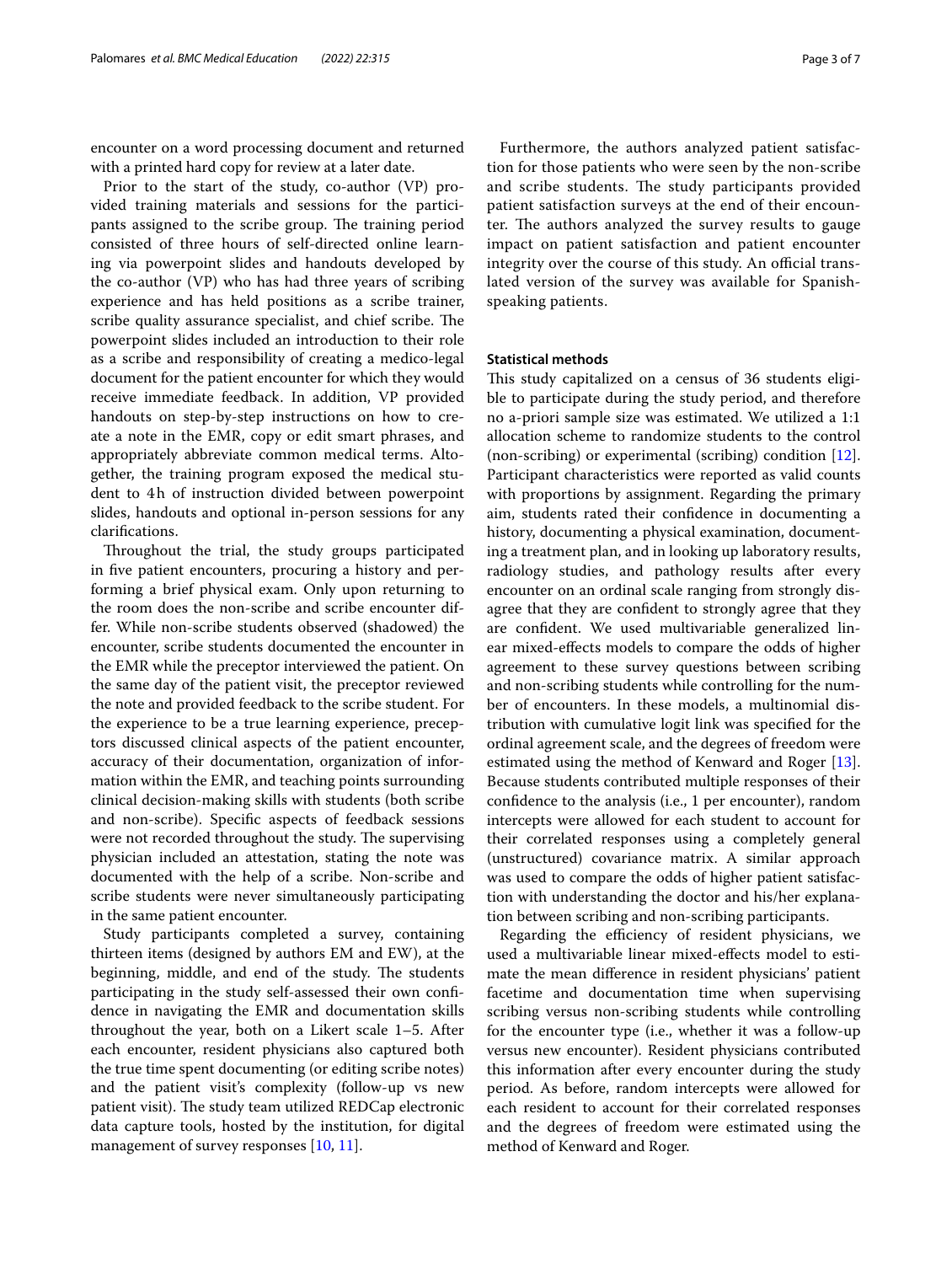# **Results**

Figure [1](#page-3-0) reports the CONSORT flow diagram of study participants for the trial. Thirty-six participants were consented to participate but two (5.6%) withdrew their consent prior to randomization. Among the remaining 34 students, 17 (50%) were randomized to the control (non-scribe) cohort while 17 (50%) were randomized to the experimental (scribe) cohort. Following randomization, one student (5.9%) in the scribe cohort and two

students (11.8%) in the non-scribe cohort withdrew informed consent, leaving 31 students available for the analysis. Key demographics of our study participants are listed in Table [1.](#page-3-1) Few were fuent in Spanish (*n*=7/22 or 32%) or had prior documentation experience (*n*=9/28 or 32%). More than half ( $n=6/11$  or 52%) had prior experience at the clinic site. Less than half (*n*=13/31 or 42%) had prior EMR experience. The makeup of the scribe and non-scribe groups were not found to be signifcantly



<span id="page-3-1"></span><span id="page-3-0"></span>**Table 1** Participant demographics

|                                       | Valid N | Total (N, %) | Scribe (N=16), N (%) | Non-Scribe (N=15), N (%) | P-value |
|---------------------------------------|---------|--------------|----------------------|--------------------------|---------|
| Gender                                | 31      |              |                      |                          |         |
| Male                                  |         | 16 (52)      | 8 (50)               | 8 (50)                   | 0.862   |
| Female                                |         | 15 (48)      | 8 (53)               | 7 (47)                   |         |
| Spanish Fluency                       | 22      |              |                      |                          |         |
| Yes                                   |         | 7 (32)       | 4 (25)               | 3(20)                    | 0.999   |
| No                                    |         | 15 (68)      | 7 (44)               | 8 (53)                   |         |
| <b>Prior Documentation Experience</b> | 28      |              |                      |                          |         |
| Yes                                   |         | 9 (32)       | 5(31)                | 4 (27)                   | 0.999   |
| No                                    |         | 19 (68)      | 9 (56)               | 10 (67)                  |         |
| <b>Prior Clinic Site Experience</b>   | 11      |              |                      |                          |         |
| Yes                                   |         | 6 (55)       | 3(19)                | 3(20)                    | 0.999   |
| No                                    |         | 5 (45)       | 4(25)                | 1(7)                     |         |
| <b>Prior EMR Experience</b>           | 31      |              |                      |                          |         |
| Yes                                   |         | 13 (42)      | 7 (44)               | 6 (40)                   | 0.841   |
| Epic                                  |         | 3(10)        | 1(6)                 | 2(13)                    | 0.598   |
| Cerner                                |         | 1(3)         | 0(0)                 | 1(7)                     |         |
| Other                                 |         | 5(16)        | 4 (25)               | 1 (7)                    | 0.333   |
| <b>Epic and Other</b>                 |         | 3(10)        | 2(13)                | 1(7)                     | 0.999   |
| Epic, Cerner, and Other               |         | 1(3)         | O(0)                 | 1 (7)                    |         |
| No                                    |         | 18 (58)      | 9(56)                | 9(60)                    |         |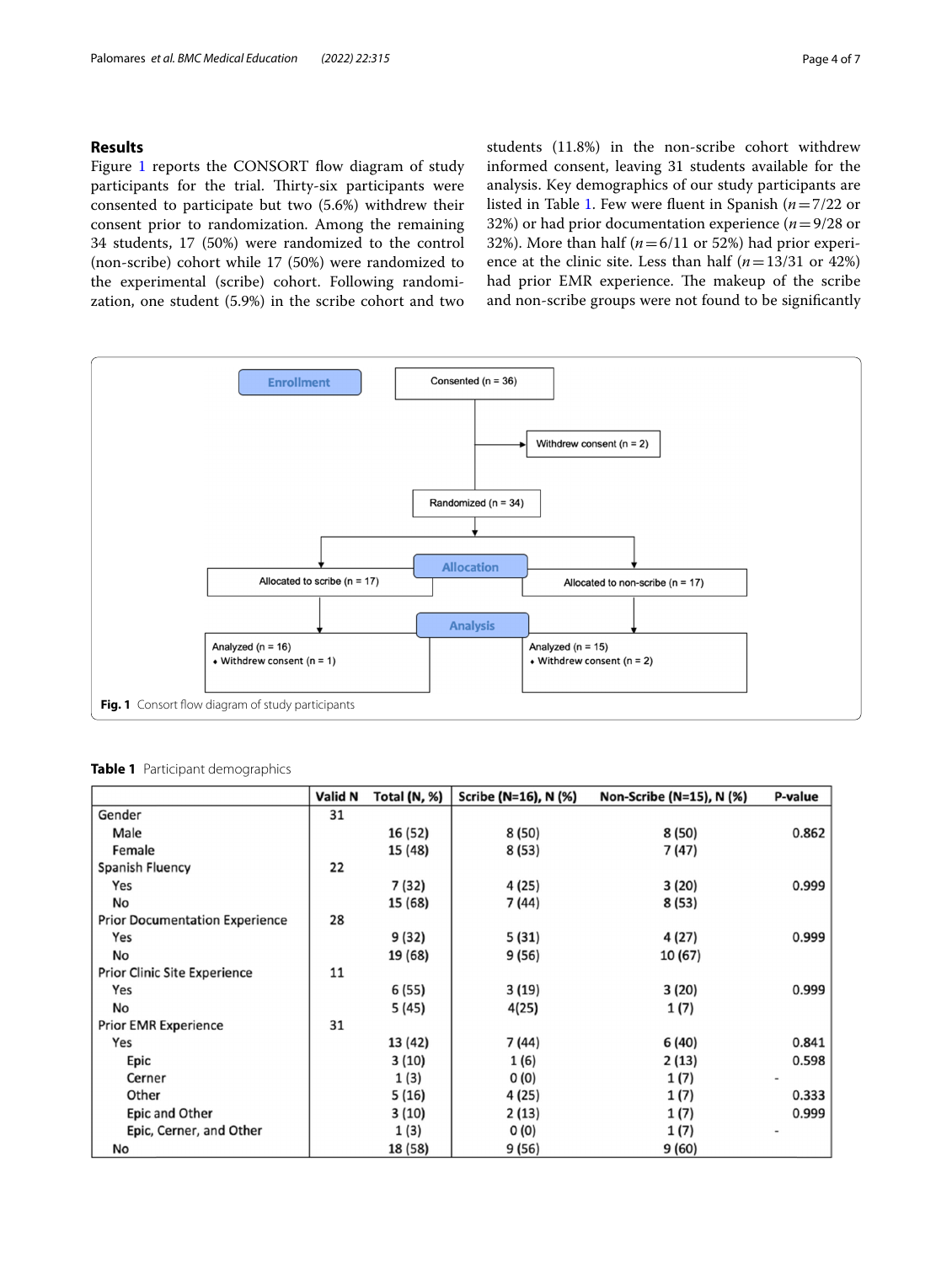diferent from one another (*p*>0.05) based on the various demographic designations.

Table [2](#page-4-0) summarizes students' confdence in documenting aspects of the patient encounter and navigating the EMR. Between scribing versus non-scribing students, there was no signifcant diference in the odds of reporting higher student confdence for documenting a history  $(OR = 1.35; p = .64)$ , documenting a physical examination  $(OR=1.26; p=.67)$ , documenting a treatment plan  $(OR = 1.35; p = .50)$ , or looking up laboratory results  $(OR = 1.64; p = .51)$ , radiology studies  $(OR = 1.54; p = .68)$ , or pathology results  $(OR = 1.26; p = .78$ . However, controlling for scribing status, students were more likely to report higher confdence as they gained experience over the course of the study. That is, for each additional encounter students increased the odds of reporting higher confdence in

<span id="page-4-0"></span>**Table 2** Odds of higher student confdence

|                                 | Valid N | <b>Odds Ratio</b>    | p      |
|---------------------------------|---------|----------------------|--------|
| <b>Documenting History</b>      | 31      |                      |        |
| Scribe vs non-Scribe            |         | 1.35 (0.37-4.93)     | 64     |
| Per encounter increase          |         | $2.06(1.57 - 2.70)$  | < 0.01 |
| <b>Documenting Exam</b>         | 31      |                      |        |
| Scribe vs non-Scribe            |         | $1.26(0.42 - 3.74)$  | 67     |
| Per encounter increase          |         | $3.14(2.31 - 4.27)$  | &0.01  |
| <b>Documenting Plan</b>         | 31      |                      |        |
| Scribe vs non-Scribe            |         | $1.35(0.55 - 3.31)$  | .50    |
| Per encounter increase          |         | 2.46 (1.91-3.18)     | < 0.01 |
| <b>Navigating EMR Labs</b>      | 31      |                      |        |
| Scribe vs non-Scribe            |         | $1.64(0.36 - 7.49)$  | .51    |
| Per encounter increase          |         | 1.47 (1.19-1.81)     | .001   |
| <b>Navigating EMR Radiology</b> | 31      |                      |        |
| Scribe vs non-Scribe            |         | $1.54(0.20 - 11.97)$ | 68     |
| Per encounter increase          |         | 1.72 (1.34-2.21)     | < 0.01 |
| <b>Navigating EMR Pathology</b> | 31      |                      |        |
| Scribe vs non-Scribe            |         | 1.26 (0.23-6.99)     | 78     |
| Per encounter increase          |         | $1.69(1.33 - 2.13)$  | < 0.01 |

*Note*: Valid  $N =$ The number of students used to compute the estimates. *EMR* =Electronic medical record

<span id="page-4-1"></span>**Table 3** Mean difference in minutes reported by supervising physicians

menting a treatment plan (*OR*=2.46; *p* < .001), looking up laboratory results (*OR*=1.47; *p*=.001), looking up radiology studies ( $OR = 1.72$ ;  $p < .001$ ), and looking up pathology results (*OR*=1.69; *p* < .001). Regarding the efficiency of resident physicians, there

was no signifcant diference in patient facetime (in minutes) when the resident was supervising a scribing versus non-scribing student ( $M_{\text{diff}}$ =7.29; 95% CI: −3.34 to 17.91) or when the encounter was a follow-up visit versus new patient visit ( $M_{\text{diff}}$ =−0.03; 95% CI: −12.13 to 12.08;  $p = .99$ ). However, controlling for the encounter type (new vs follow-up patient visit), resident physicians spent less time (in minutes) documenting or editing an EMR note when they were supervising a scribing student than when they were supervising a non-scribing student (*M*<sub>diff</sub>=−5.75, 95% CI: −10.64 to −0.87; *p*=.02). Still, patient satisfaction was unafected by students' scribing status. That is, when patients saw a scribing (rather than non-scribing) student, they were 1.07 times more likely to report higher confdence in their doctor's explanations though this was not statistically signifcant (95% CI: 0.23 to 5.09;  $p = .93$ ). Conversely, when patients saw a scribing (rather than non-scribing) student they were only 0.93 times as likely to report higher satisfaction with the doctor's explanation though, as before, this was not statistically signifcant (95% CI: 0.29–2.92; *p*=.89).

## **Discussion**

Our pilot trial sought to transform the preexisting second-year preceptorship experience to involve active participation to prepare students for the independent EMR documentation during clinical clerkships. Our study demonstrates that scribing did not negatively impact students' confdence around clinical documentation and the patient encounter throughout the year consistent with the longstanding goals of the preceptorship program. Moreover, scribing helped reduce resident physicians' workload while maintaining patient satisfaction.

|                                        | Valid N | <b>Mean Difference</b>          |     |
|----------------------------------------|---------|---------------------------------|-----|
| Facetime between patient and physician | 21      |                                 |     |
| Scribe vs Non-Scribe                   |         | 7.29 (-3.34 to 17.91)           | .17 |
| Follow-up vs New Encounter             |         | $-0.03$ ( $-12.13$ to 12.08)    | .99 |
| <b>Documentation Time</b>              | 21      |                                 |     |
| Scribe vs Non-Scribe                   |         | $-5.75$ ( $-10.64$ to $-0.87$ ) | .02 |
| Follow-up vs New Encounter             |         | $-0.74$ ( $-6.78$ to 5.31)      | .81 |

*Note*: Valid *N* = The number of supervising physicians used to compute the estimates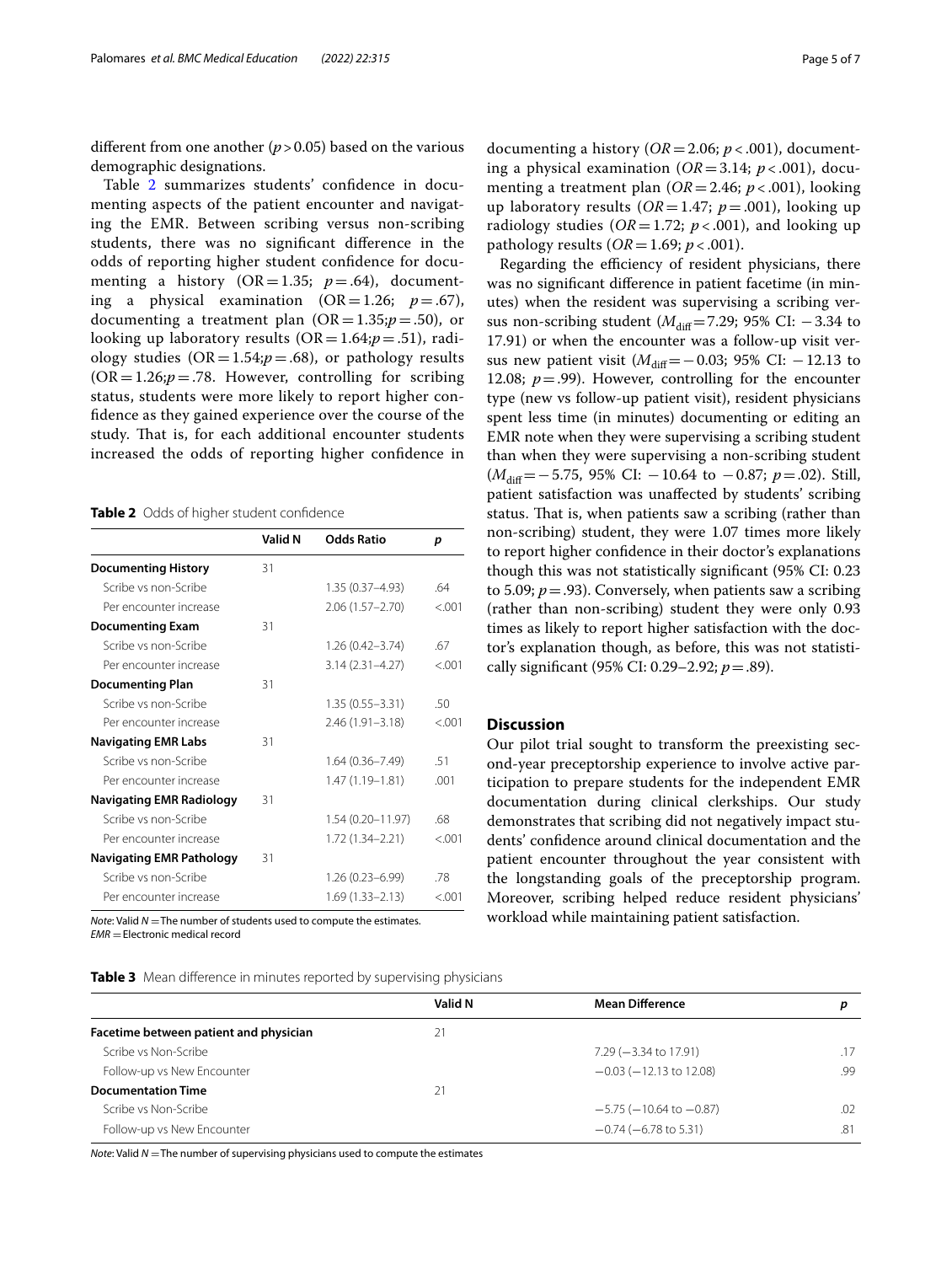<span id="page-5-0"></span>**Table 4** Odds of a more favorable patient response for scribes versus non-scribes

|                                                | Valid N | <b>Odds Ratio</b>   |     |
|------------------------------------------------|---------|---------------------|-----|
| <b>Understand Doctor</b>                       | 29      | $1.07(0.23 - 5.93)$ | .93 |
| <b>Health Plan Explanation</b><br>Satisfactory | 29      | $0.93(0.29 - 2.92)$ | .89 |

*Note*: Valid *N* = The number of patients used to compute the estimates

First and foremost, the pilot studied the hypothesis that exposure to active clinical documentation during preclinical years can accelerate clerkship readiness through increasing student confdence in [\[1](#page-6-0)] EMR documentation skills and [\[2](#page-6-1)] navigating the EMR for pertinent patient information. Results in Table [2](#page-4-0) support the paradigm of shadowing as a mechanism to increase confdence in both documenting the history, physical exam, plan, and facility with accessing and interpreting EMR labs, imaging, and pathology. However, our results do not show a statistically signifcant diference from the action of scribing itself in increasing either confidence endpoints. This may be due to the small sample size or the fact that students in our shadowing arm were tasked to document the patient encounter "off-site" with eventual feedback from precepting physicians. The participating clinic, resident, and attending supervision limited our enrollment to 36 students. Students were also limited to only 5 patient encounters for scribing activities. Modifcations in the future should include expanding clinical sites to reduce student density, allowing for an even greater amount of patient encounters throughout the year. This may allow students to have more opportunities to demonstrate growth and realize self-confdence around the patient encounter. This study is also limited in that other markers for skill acquisition in addition to student confdence were not assessed such as reviewing the students' navigation of the EMR or peer reviewing their documentation in addition to the preceptor. Additionally, our study is limited in that we did not capture retention of individual medical student scribes' confdence or clinical skills during the clinical years.

Secondly, the pilot aimed to improve the quality of the encounter through decreased preceptor documentation time while preserving patient satisfaction. Our results demonstrate physicians spending less time documenting with no observed diference in face-toface time. There was no observed difference in patients' understanding of the clinical treatment plan, or their satisfaction with explanations provided. These results are in line with prior published research on the benefit of medical scribes  $[4]$  $[4]$ . It is worth addressing the real-world signifcance of reducing documentation time. If one extrapolates an individual encounter with a

medical student scribe in our current model to precepting a medical scribe in a half-day or full day clinic, the time savings projects to as little as 30 min and potentially as great as 90 min per supervising physician. This time savings and greater interaction between students and precepting physicians can be further investigated in a future study to ideally be used for more patient care, student education, and even professional development.

These endpoints are particularly important as a documented anecdotal complaint in the medical community remains that the addition of the EMR to a patient encounter detracts from its genuine nature. A recent meta-analysis of 22 studies examining EMR impact on patient perception of face-to-face patient-doctor communication demonstrated no change with EMR use, and even a positive impact in some [\[5](#page-6-3), [14](#page-6-13), [15](#page-6-14)]. Our study supports that meta-analysis and demonstrates that the extra time required to document a visit can be simultaneously integrated into the encounter without impacting patient perception of degree of direct interaction with their physician, or their understanding of the treatment plan.

Nevertheless, this study is the frst of its kind to evaluate the utility of medical scribing in preclinical patient encounters. While this study is limited with its small sample size and ability to investigate any downstream value from scribing during clinical rotations, it has the benefts of minimal curricular redesign and implementation. Given the pre-existing curricular restraints, medical students were able to participate in scribing and shadowing encounters (approximately once every other month) throughout the academic year. This interval between encounters may have been a barrier to students' assessment of their confdence in clinical decision-making and patient encounters. Additionally, our patient population reported high satisfaction scores at baseline (in our study and historically in this clinic), so it is difficult to assess any impact that the SCRIBE intervention had on perception of the patient encounter.

Suggestions for further research include using the results of this pilot trial to power a larger trial that includes diferent clinical environments with more consistent and regular student scribing immersion throughout the academic year. This would increase the number of patient encounters and both student and resident evaluations. Further investigation on student skill acquisition would also be benefcial such as reviewing the students' navigation of the EMR after each encounter and peer reviewing their documentation in addition to the evaluation completed by the preceptor. It would further beneft leaders in medical curricula design to investigate whether preclinical scribing leads to long-term benefts during the clinical years. Are students more familiar with our